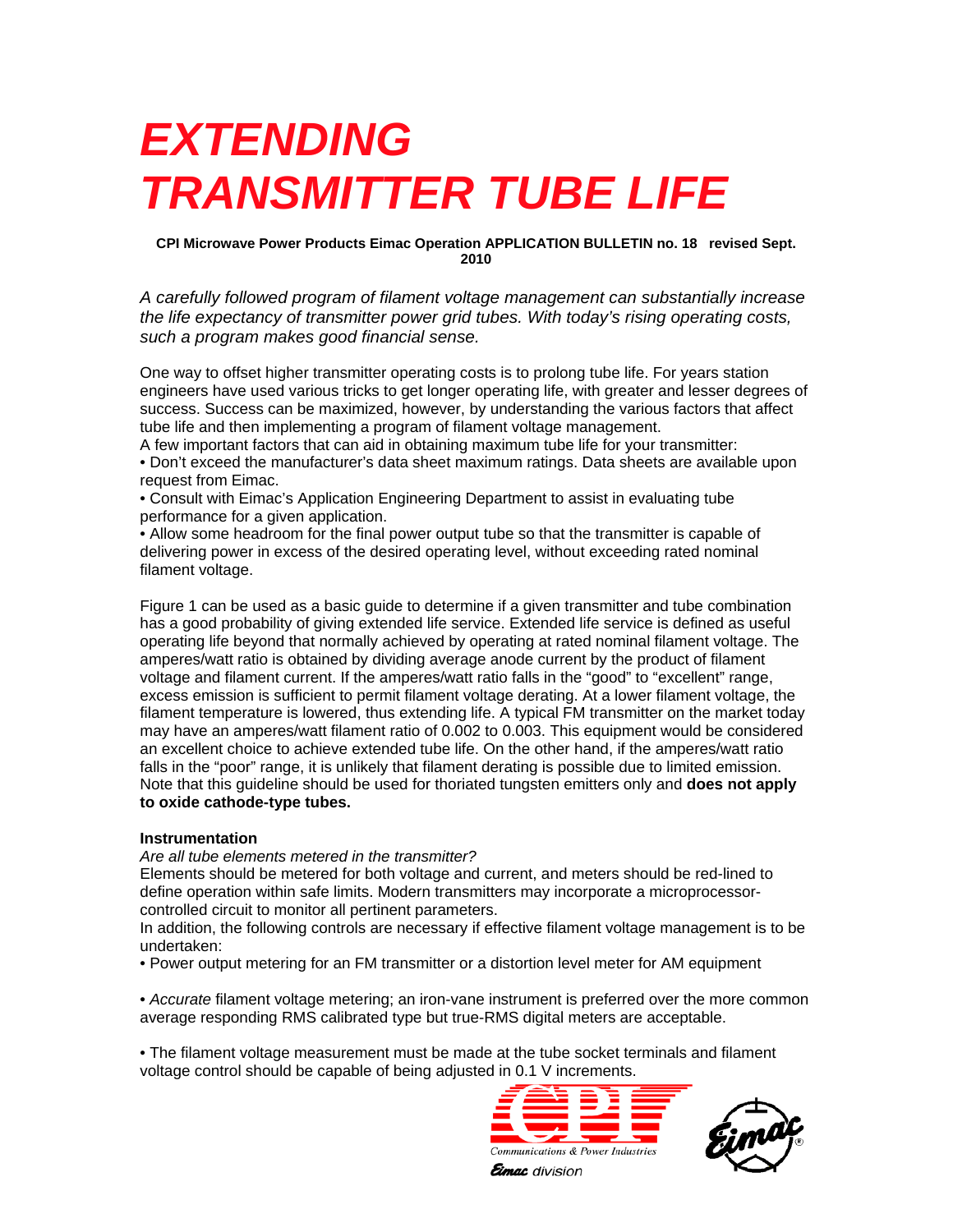• A filament current meter – desirable but optional.

A means must be provided to hold filament voltage constant. If the filament voltage is permitted to vary in accordance with primary line voltage fluctuations, the effect on tube life can be devastating. One acceptable solution is to use a ferroresonant transformer or a line voltage regulator. These accessories are offered by some transmitter manufacturers as an option and should be seriously considered if a tube life extension program is planned.



Figure 1. The probability of extended life service can be determined from this graph. Divide the average anode current in amperes by the product of filament voltage and current. The resulting amperes/watt ratio is projected horizontally to the appropriate curve. The vertical projection to the X-axis indicates the life extension probability.

# **Transmitter Housekeeping**

Once the transmitter has been placed in operation, tube life is in the hands of the chief engineer. The first action to prolong tube life falls into the category of routine maintenance. Most transmitter manufacturers have a routine maintenance schedule established in the equipment manual. This procedure must be followed carefully if operating costs are to be held to a minimum. During routine maintenance it is very important to watch for tube and/or socket discoloration, either of which can indicate overheating. Look for discoloration around the top of the cooler near the anode core and at the bottom of the tube stem where the filament contacts are made. Review Figures 2, 3, 4 and 6 for examples of a tubes operating with inadequate cooling. It is possible for



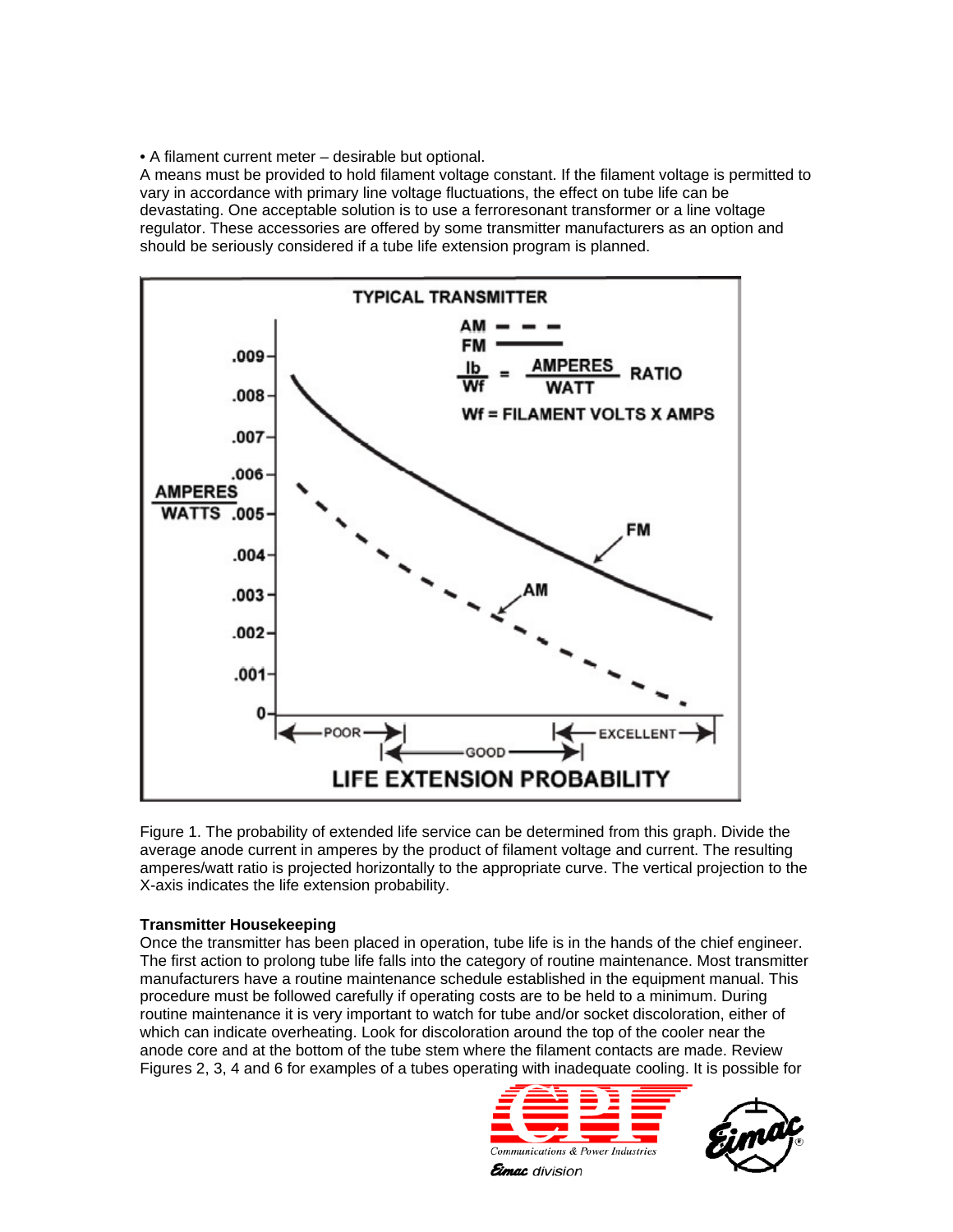discoloration to appear in the areas mentioned if the transmitter has to operate in a dirty environment. If this is the case, the tube should be removed and cleaned with a mild detergent. After cleaning, the tube should be rinsed thoroughly to remove any detergent residue and blown dry with compressed air. If the discoloration remains, this is an indication that the tube has operated at too high a temperature. Check inlet and outlet air ducting and filters for possible air restriction. It may also be necessary to verify that the air blower is large enough to do the job and that it is operating at rated capacity.

With the tube removed, the socket should be blown or wiped clean and carefully inspected. Any discoloration in the socket finger stock caused by overheating could contribute to early tube failure. Finger stock that loses its temper through prolonged high temperature operation will no longer make adequate contact with the tube elements (Figure 7). A well-maintained socket will score the tube contacts when the tube is inserted. If all fingers are not making contact, more current flows through fewer contacting fingers, causing additional overheating and possible burnthrough of contact rings.

#### **Filament Voltage Management**

The useful operating life of a thoriated tungsten emitter can vary widely with filament voltage. Figure 8 describes the relative life expectancy with various filament voltage levels. Obviously, a well-managed filament voltage program will result in longer life expectancy. Improper management, on the other hand, can be very costly. For a better understanding of this sensitive aging mechanism, the filament itself must be understood. Most filaments in high-power, power grid tubes are a mixture of tungsten and thoria with a chemical composition of  $W + THO<sub>2</sub>$ . Filaments made of this wire are not suitable electron emitters for extended life applications until they are processed. Once the filament is formed into the desired shape and mounted, it is heated to approximately 2100°C in the presence of a hydrocarbon. The resulting thermochemical reaction forms di-tungsten carbide on the filament's surface. Life is proportional to the degree of carburization.If the filament is overcarburized, however, it will be brittle and easily broken during handling and transporting. Therefore, only approximately 25% of the cross-sectional area of the wire is converted to di-tungsten carbide. Di-tungsten carbide has a higher resistance than tungsten; thus, the reaction can be carefully monitored by observing the reduction in filament current as the carburizing process proceeds. As the tube is used, the filament slowly decarburizes. At some point in the filament's life, all of the di-tungsten carbide layer is depleted and the reduction of thoria to free thorium stops. The filament is now decarburized and can no longer be an effective electron emitter. The key to extending the life of a thoriated tungsten filament emitter is to control operating temperature, which reduces the decarburization rate of the filament. Emitter temperature is a function of the total RMS power applied to the filament. Thus, filament voltage control is temperature control, because temperature varies directly with voltage. As the emitter temperature rises, the de-carburizing process is accelerated and tube life is shortened. Figure 8 shows that useful tube life can vary significantly with only a 5% change in filament voltage.

NOTE: *If the filament voltage cannot be regulated to within ± 3%, the filament should always be operated at the rated nominal voltage specified on the data sheet.* It should be noted that there is a danger to operating the emitter too much on the "cold" temperature side. It may become "poisoned." A cold filament acts as a getter; that is, it attracts contaminants. When a contaminant becomes attached to the surface of the emitter, the affected area of the emitter is rendered inactive, causing loss of emission. Should this happen, recovery is possible by operating the filament at full voltage for a period of time. Closely monitored operation of the filament at slightly below the rated nominal voltage, however, can extend tube life, if done properly. Note that these filament management techniques should not be applied to oxide cathode tubes, such as the 3CX1500A7/8877. Running oxide cathodes too cold will result in internal arcs and once that happens an oxide cathode tube is not recoverable.

Of equally great importance to long tube life is the temperature of the other tube elements and of the ceramic-to-metal seals. Element temperatures can be held within proper limits by observing the maximum dissipation ratings listed in the tube's data sheet. Tube seal temperatures should





**Eimac** division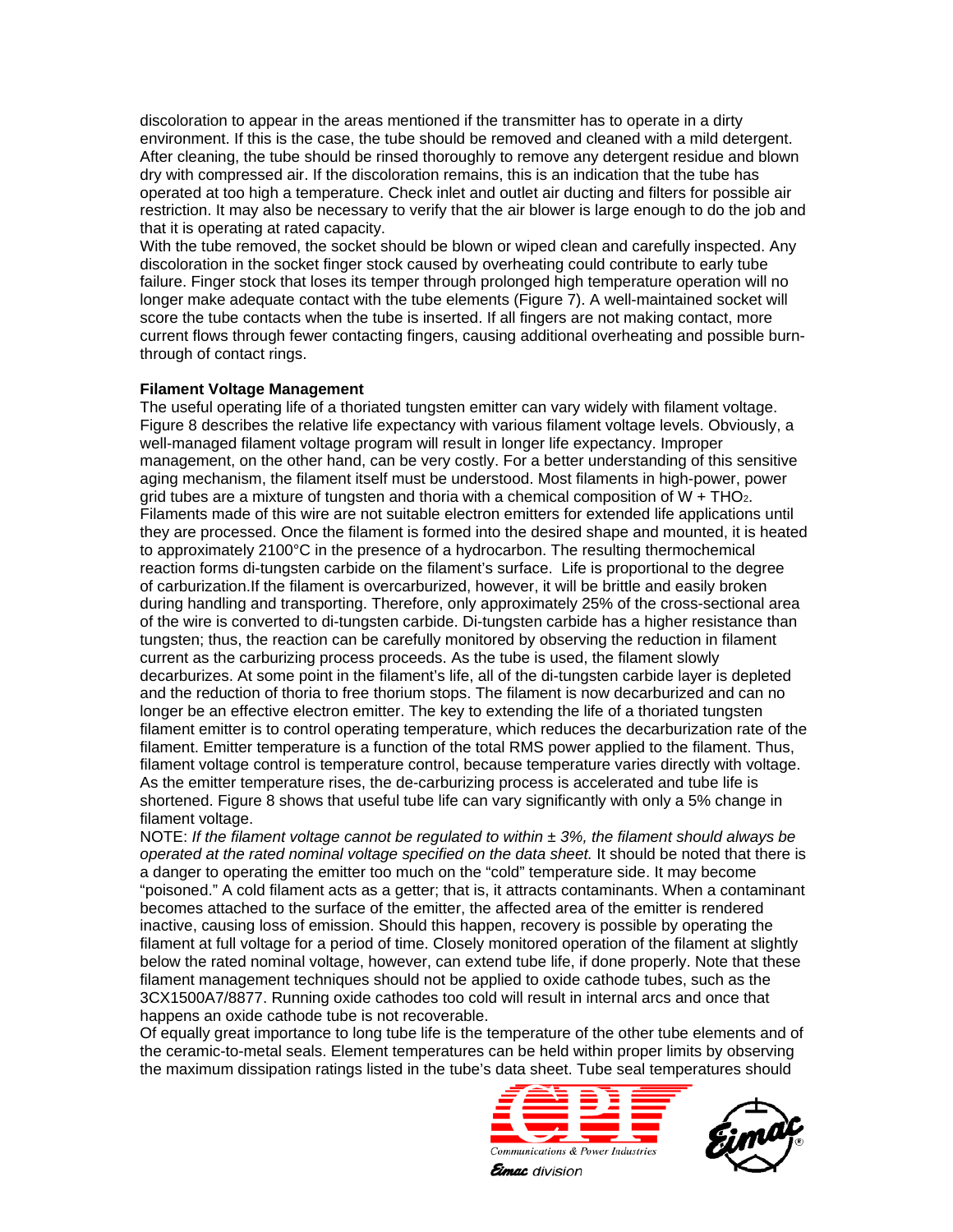be limited to 200°C at the lower anode seal under worst-case operating conditions. As tube element temperatures rise beyond 200°C, the release of contaminants locked in the materials used in manufacturing increase rapidly. These contaminants cause rapid depletion of the ditungsten carbide layer



Figure 2. Improper cooling means short life. Discoloration of metal around the anode fins (left) indicates poor cooling or improper operation of the tube. A properly cooled and operated tube (right) shows no discoloration after many hours of use (note that some tarnishing of the plating may occur however).



Figure 3 Example of a severely overheated tube. The cooling fins are discolored and badly distorted. This type of overheating will cause premature tube failure.



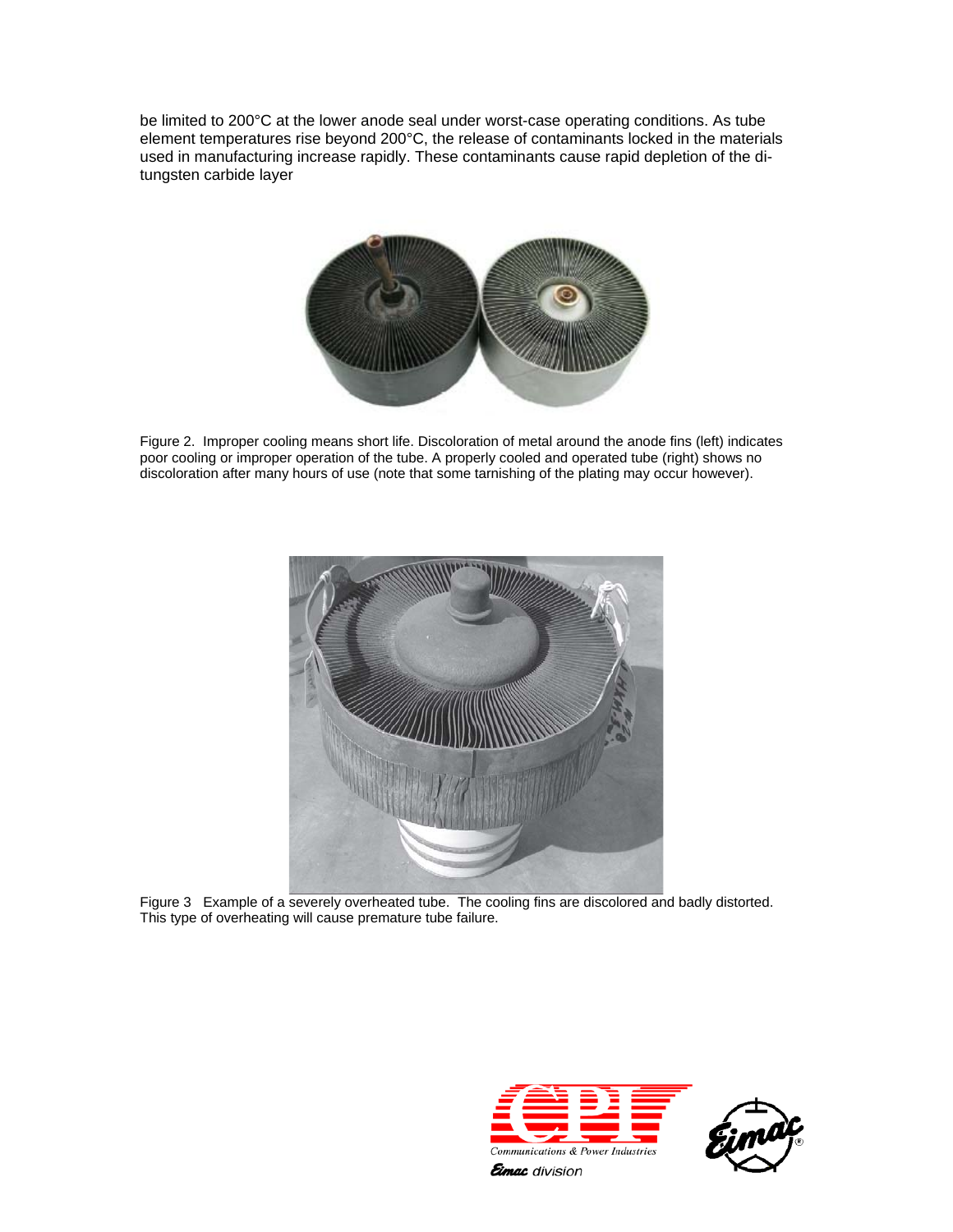

Figure 4 Water cooled tube with evidence of overheating. Note the severe discoloration in the tube stem. This tube will have a very short lifetime. Base cooling is of equal importance as anode cooling.



Figure 5 This tube shows evidence of being well mounted in a socket for at least a year (note the marks on the contact ring from the finger stock). However, there is no discoloration of the stem and the anode fins have some discoloration (air flow could have been improved somewhat on this tube).





**Eimac** division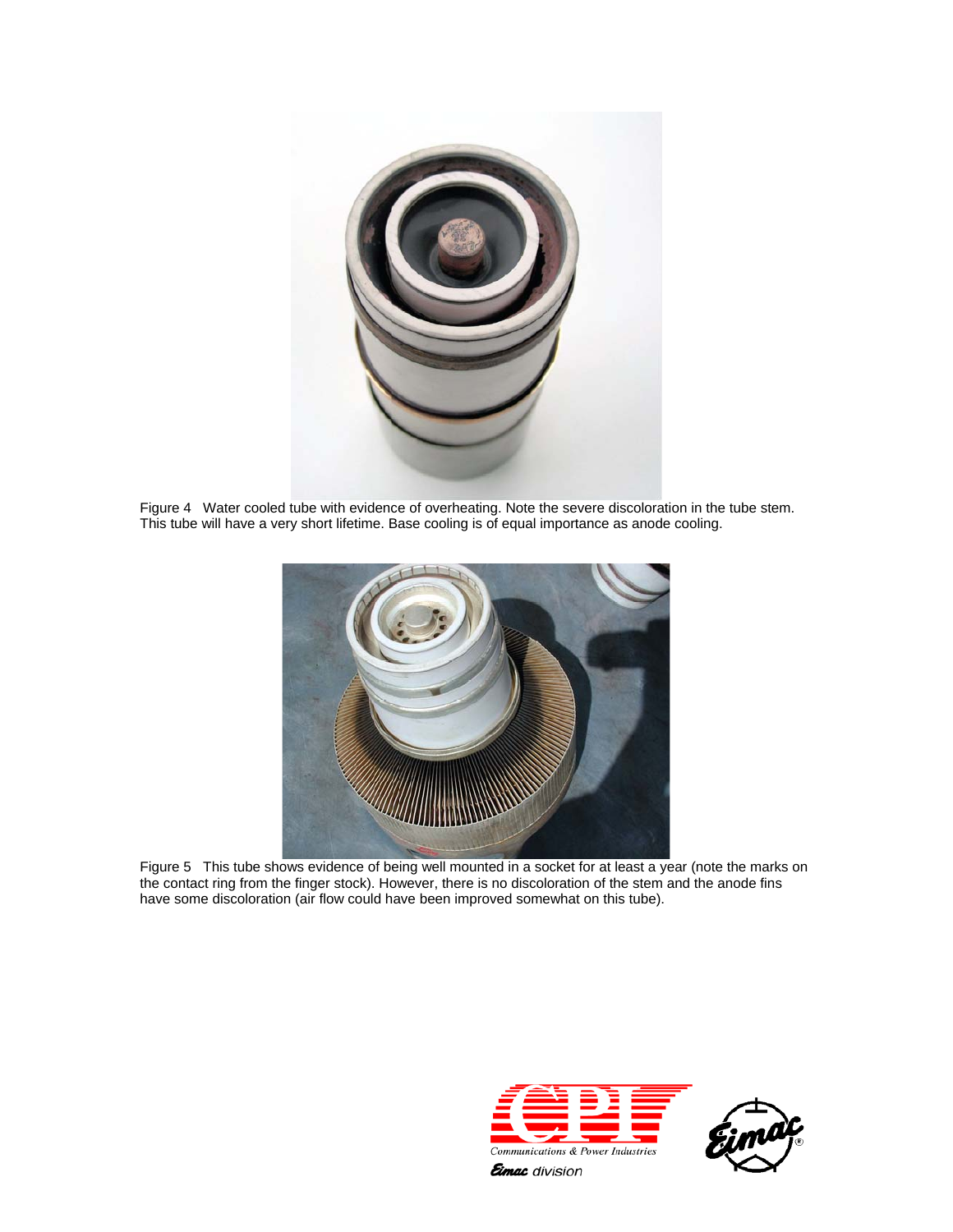

Figure 6 This tube appears to have been operated with low output efficiency (improper tuning or loading) or complete loss of air flow. Note the discolored stem and anode fins. This tube had a very short lifetime.

Eimac Application Bulletin No. 20, "Temperature Measurements of Eimac Power Tubes" describes methods for accurately determining operating temperatures on the base and anode cooler assemblies on power grid tubes. By using the techniques described in this paper, one can determine whether the cooling system in their equipment may be deficient or needs improvement. Occasionally something simple like air filters that have become plugged or a bearing failure in a blower may lead to overheated tubes. An exhaust air temperature measurement device will help spot abnormal temperature rise and prevent damage from overheating.



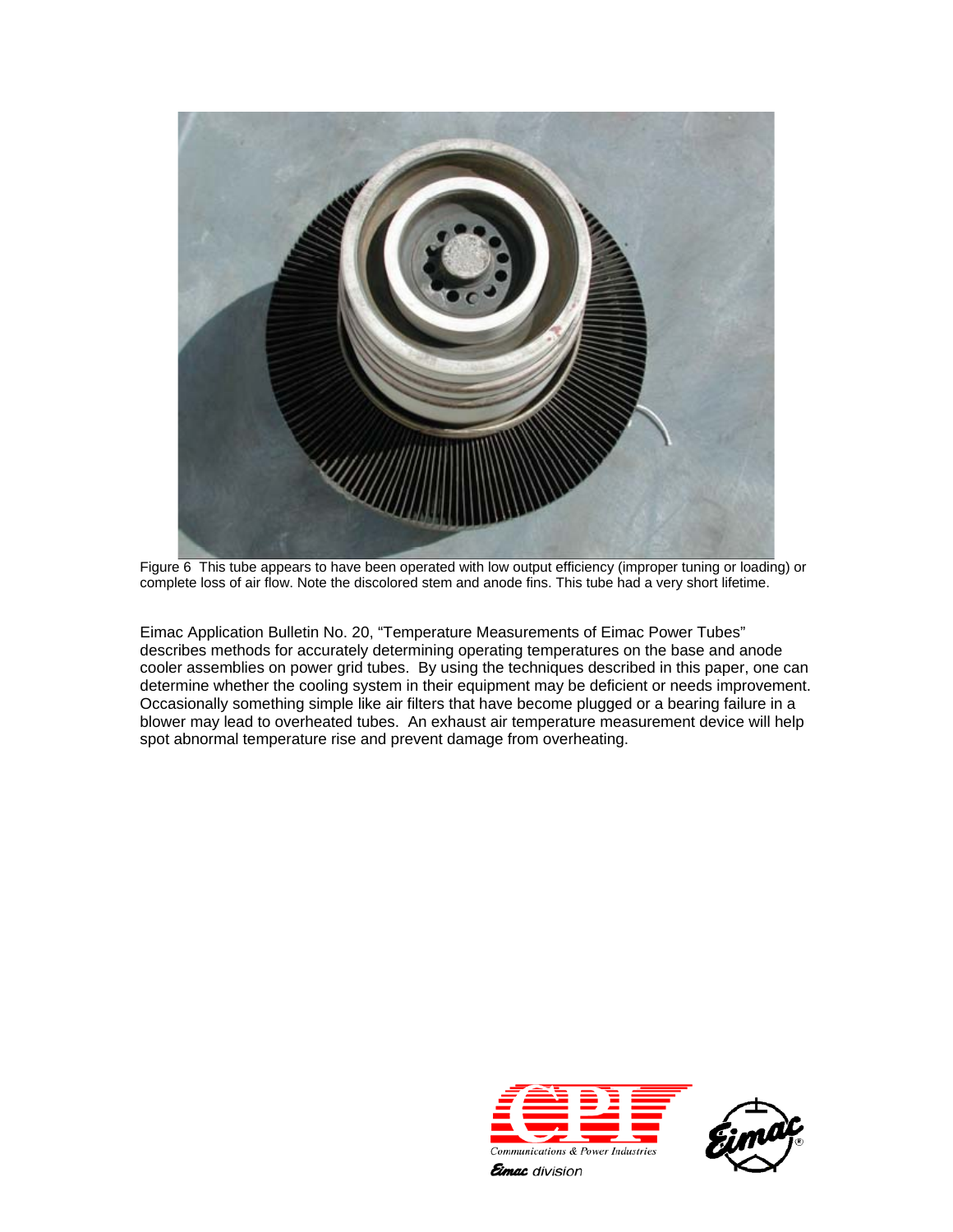

Figure 7. Bent and broken finger stock. Finger stock may become damaged due to effects of overheating or mishandling. Any broken finger stock must be repaired or replaced immediately to ensure long tube life.

Socket maintenance is an important part of regular transmitter system scheduling. Replacement parts are available for most Eimac sockets but having a spare socket on hand is the best advice for reducing down-time in case a failure occurs.



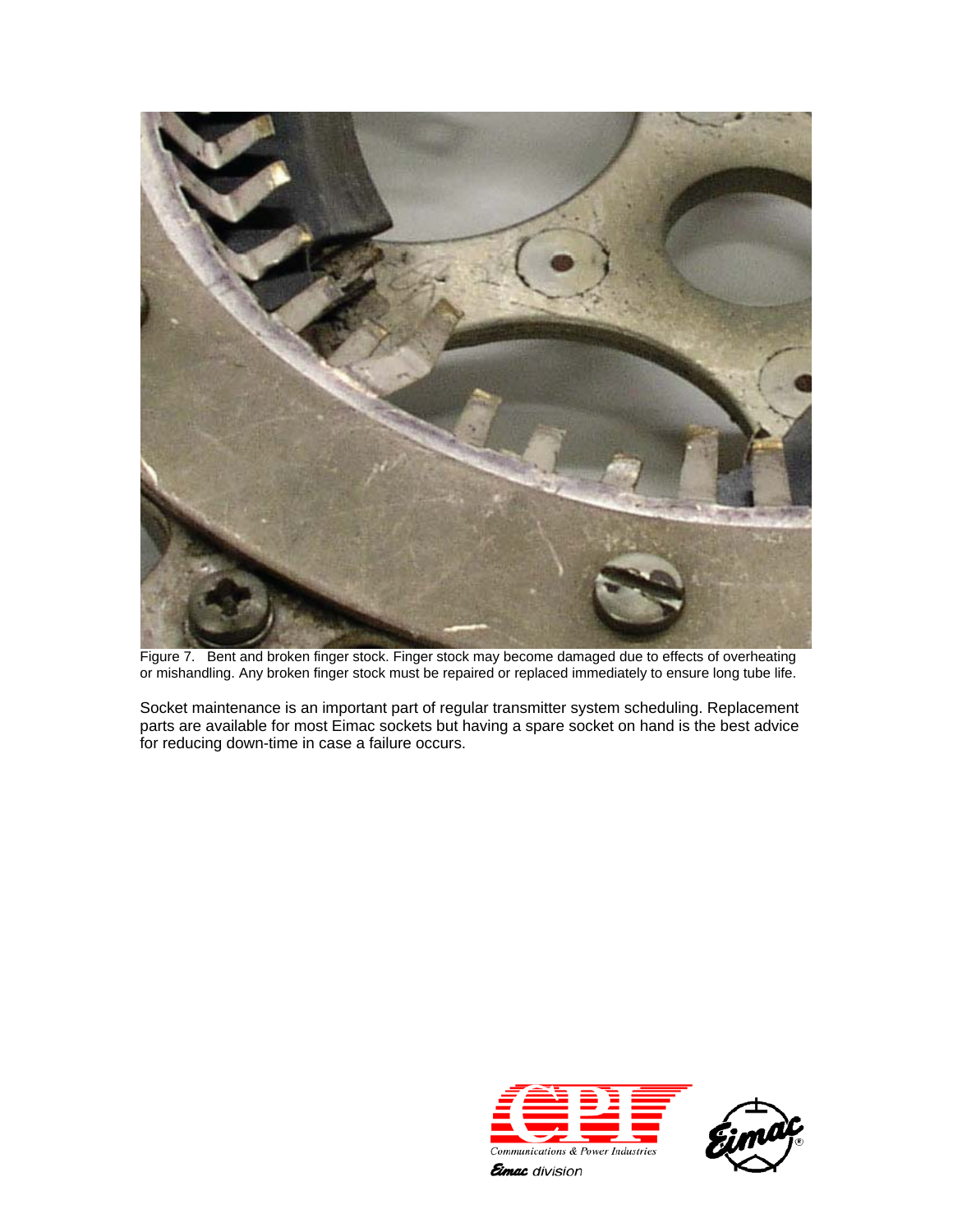

Figure 8 Filament voltage management allows extended tube life when accompanied by a continuing housekeeping program. When fi lament voltage is too high (dashes), power tube looses emission rapidly and normal operating life is not achieved. When fi lament is operated at rated voltage (solid curve, normal tube life is achieved in a majority of cases. With a fi lament voltage management program (bullets), extended tube life may be achieved. When the minimum required output power level is fi nally reached (right-hand portion of curve), the fi lament voltage may be raised to rated value, or above, to achieve additional useful operating life.<br>If the fi lament is run "cool" (stars), extremely sh operating time have passed.

When a noticeable change occurs in the output power or if the distortion level changes, the derating procedure must stop. Obviously, operation at and beyond this point is unwise since there is no margin allowed for a drop in line voltage. The voltage should be raised 0.2V above the critical voltage at which changes are observed to occur. Finally, recheck power output or distortion to see if they are acceptable at the chosen filament voltage level. Recheck again after 24 hours to determine if emission is stable and that the desired performance is maintained. If performance is not repeatable, the derating procedure must be repeated.

# **Continuing the Program**

The filament voltage should be held at the properly de-rated level as long as minimum power or maximum distortion requirements are met. Filament voltage can be raised to reestablish minimum requirements as necessary. This procedure will yield results similar to those shown in the illustration (Figure 8), to achieve as much as 10% to 15% additional life extension. When it becomes necessary to start increasing the filament voltage in order to maintain the same power output, it is time to order a new tube. Filament voltage can be increased as long as the increase results in maintaining minimum level requirements.

However, when a voltage increase fails to result in meeting output level requirements, filament emission must be considered inadequate and the tube should be replaced. Don't discard it or sell it for scrap! Put it on the shelf and save it. It will serve as a good emergency spare and may come in handy some day. Also, in AM transmitters, a low-emission RF amplifier tube can be shifted to modulator use where the peak filament emission requirement is not as severe.